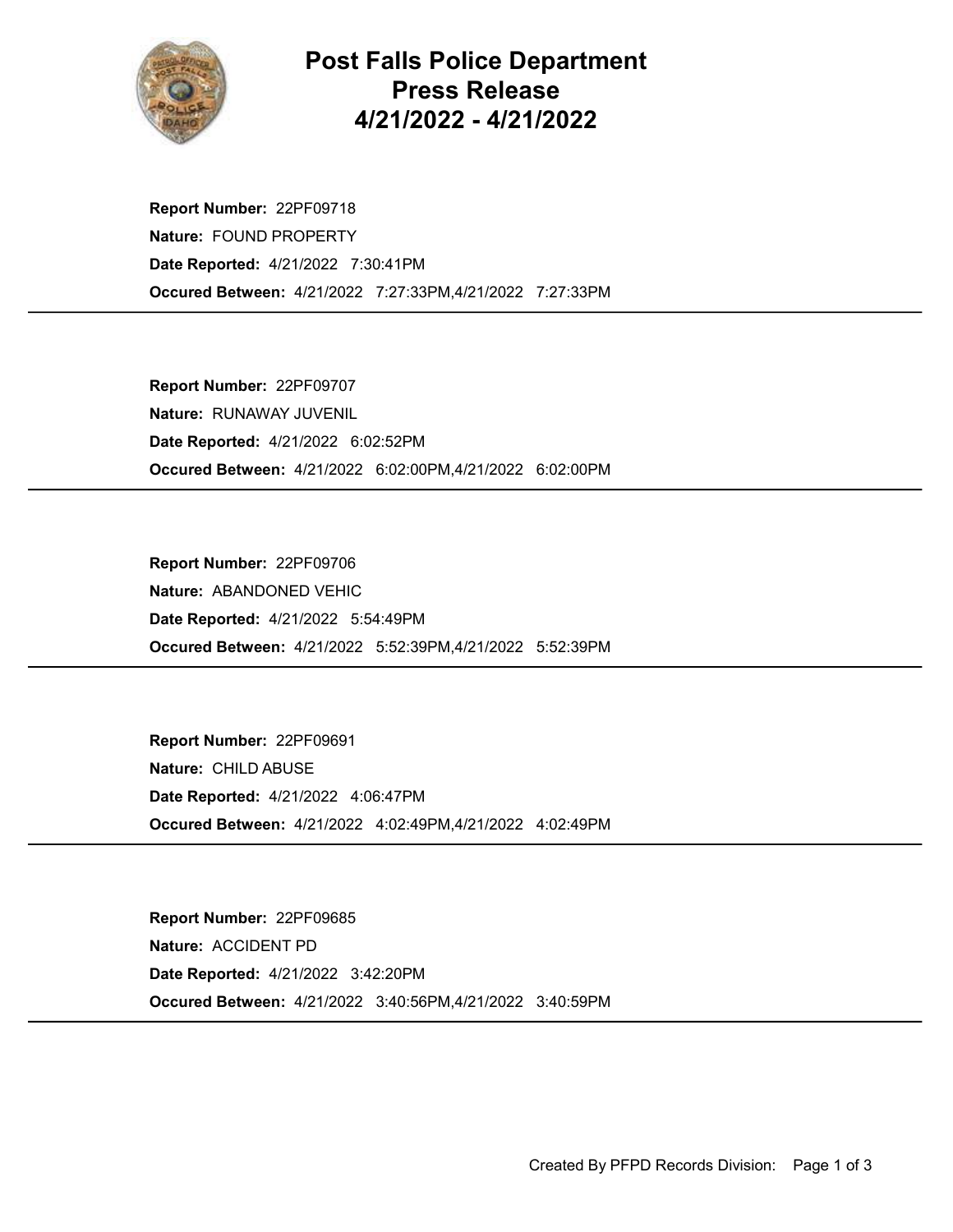Occured Between: 4/21/2022 2:25:00PM,4/21/2022 2:25:00PM Report Number: 22PF09678 Nature: OVERDOSE Date Reported: 4/21/2022 2:26:53PM

Occured Between: 4/21/2022 10:00:00AM,4/21/2022 11:00:00AM Report Number: 22PF09676 Nature: THEFT Date Reported: 4/21/2022 2:10:51PM

Occured Between: 4/21/2022 1:42:08PM,4/21/2022 1:42:08PM Report Number: 22PF09673 Nature: DVA VIOLATION Date Reported: 4/21/2022 1:43:36PM

Occured Between: 4/21/2022 1:40:08PM,4/21/2022 1:40:08PM Report Number: 22PF09672 Nature: ACCIDENT PD Date Reported: 4/21/2022 1:41:12PM

Occured Between: 4/21/2022 1:13:52PM,4/21/2022 1:13:52PM Report Number: 22PF09670 Nature: PARKING PROBLEM Date Reported: 4/21/2022 1:16:21PM

Occured Between: 4/21/2022 12:08:53PM,4/21/2022 12:08:57PM Report Number: 22PF09658 Nature: ANIMAL ABUSE Date Reported: 4/21/2022 12:09:35PM